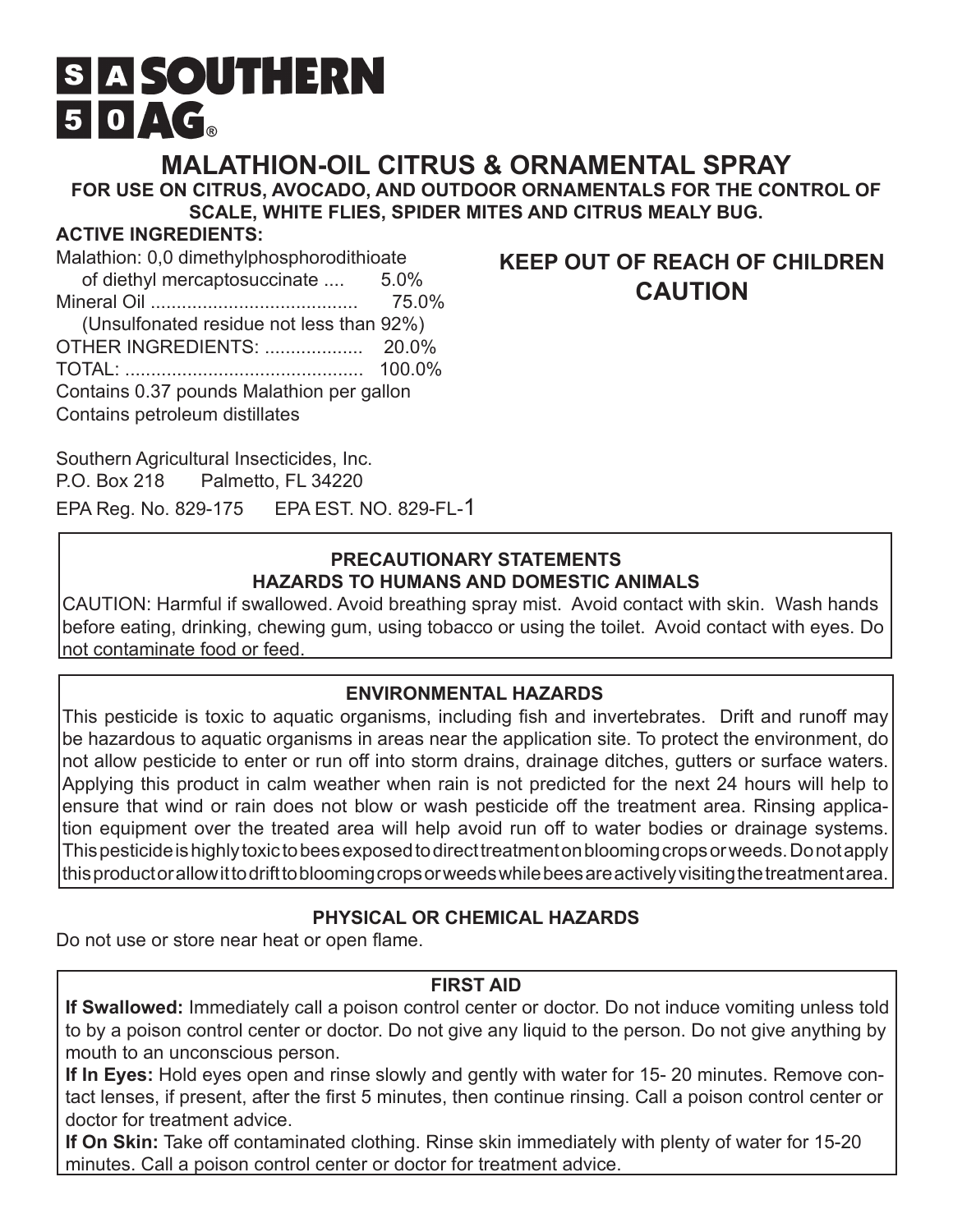#### (FIRST AID CONTINUED

**If Inhaled:** Move person to fresh air. If person is not breathing, call 911 or ambulance, then give artificial respiration, preferably mouth-to-mouth if possible. Call a poison control center or doctor for further treatment advice.

# **NOTE TO PHYSICIAN:**

 Contains petroleum distillate. May pose an aspiration pneumonia hazard. Atropine sulfate is antidotal. 2-PAM is also antidotal and may be administered in conjunction with atropine.

Have product container or label with you when calling a poison control center or doctor or going for treatment. For information on this pesticide product (including health concerns, medical emergencies, or pesticide incidents), call the National Pesticide Information Center at 1-800-858-7378

# **STORAGE AND DISPOSAL**

Do not contaminate water, food, or feed by storage or disposal.

Pesticide Storage: Malathion-Oil Citrus & Ornamental spray should be stored in the original unopened container in a secure dry place. Do not contaminate with other pesticide or fertilizers. The product should never be heated above 550C (1310F), and should not be stored for long periods of time at a temperature in excess of 250C (770F).

Pesticide Disposal: If empty: Do not reuse this container. Place in trash or offer for recycling if available.

If partly filled: Call your local solid waste agency or 1-800-CLEANUP for disposal instructions. Never place unused product down any indoor or outdoor drain.

# **DIRECTIONS FOR USE**

It is a violation of Federal law to use this product in a manner Inconsistent with its labeling.

NOT FOR USE ON PLANTS BEING GROWN FOR SALE OR OTHER COMMERCIAL USE, OR FOR COMMERCIAL SEED PRODUCTION OR FOR RESEARCH PURPOSES.

Shake well before using. Mix thoroughly with proper amount of water in spray tank and continue agitation during spraying. Do not allow mixture to stand. For scalicides to be effective, thorough coverage is essential. Better scale control can be anticipated when applications are made when scale insects are in the crawler stage.

In general, woody ornamentals are more tolerant than tender succulent plants. If applications are made to tender succulent plants, they may be syringed off with clear water about an hour after application. Application to plants in bloom may cause injury. Do not apply to wet foliage or when drying conditions are poor.

# **PRECAUTIONS AND RESTRICTIONS**

DO NOT APPLY THIS PRODUCT IN A WAY THAT WILL CONTACT ANY PERSON OR PET, EI-THER DIRECTLY OR THROUGH DRIFT. KEEP PEOPLE AND PETS OUT OF THE AREA DURING APPLICATION.

Do not allow people or pets to enter the treated area until sprays have dried. Do not use indoors.

Do not apply oil sprays on plants that are wilting or near wilting from lack of moisture. Do not apply with sulfur or lime sulfur. Do not apply within 3 weeks before or after an application of sulfur or lime sulfur. Avoid spraying during periods of excessive high temperature (above 90° F). Do not apply within a minimum of 30 days of a previous application of this product for Avocado and Citrus. Do not apply when temperatures fall below or are expected to fall below 42° within 3 weeks of application.

Do not apply this product through any type of irrigation system.